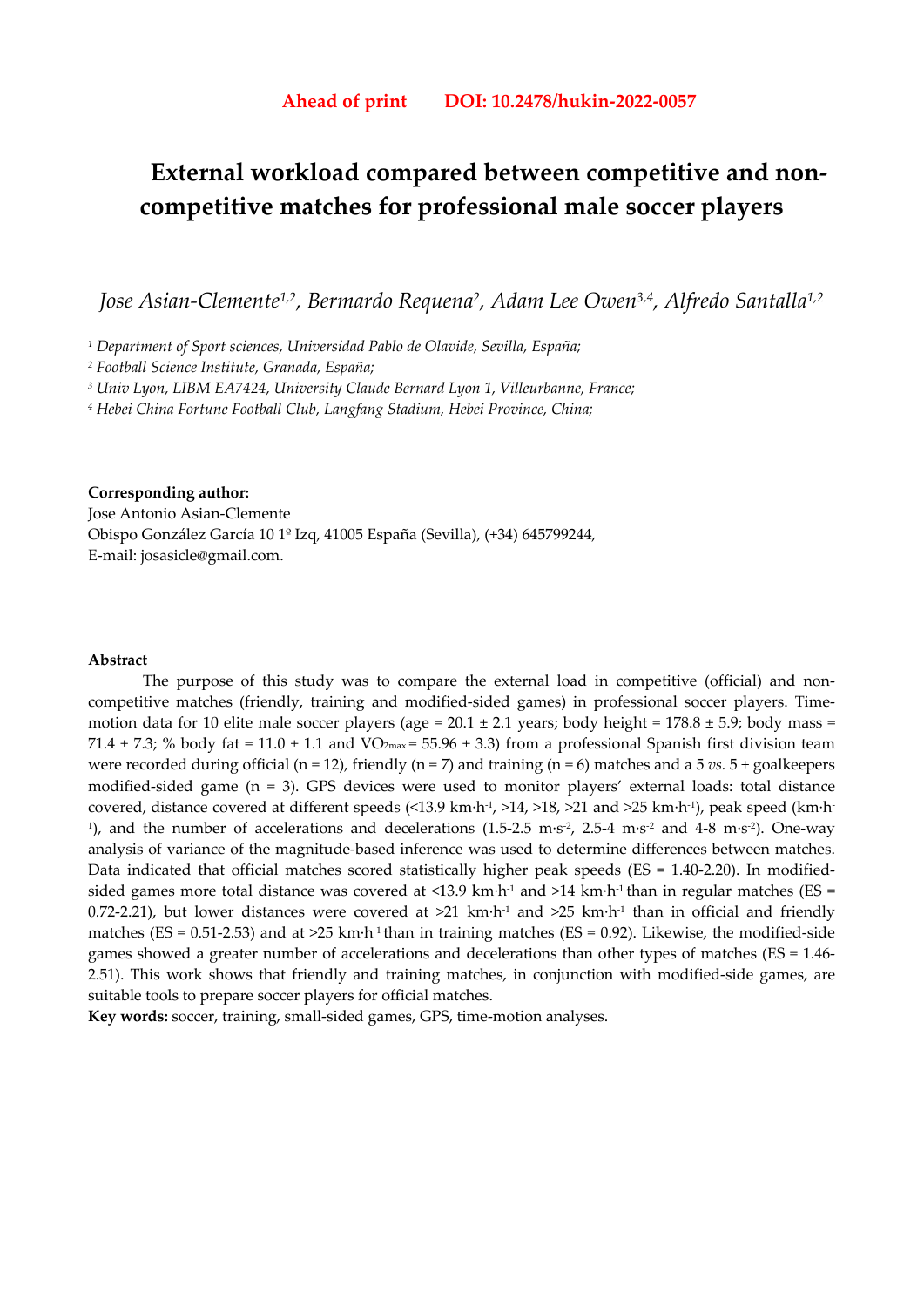#### **Introduction**

Despite the worldwide popularity of soccer, many uncertainties concerning the game's multidimensional requirements and consequently uncertainties when planning for teams' optimal training and conditioning processes still exist (Abrantes et al., 2012). Throughout the last decade, a substantial growth in research related to specific training methods in soccer has been observed, with a strong emphasis on the effects of small-sided games (SSGs) (Aguiar et al., 2012; Halouani et al., 2017; Owen et al., 2020; Sarmento et al., 2018). SSGs are modified games played on reduced pitch areas, often using adapted rules, and involving a smaller number of players than full-size soccer matches (Hill-Haas et al., 2011). For the technical and conditioning staff associated with soccer, SSGs are fundamental to the simultaneous development of technical and tactical skills under greater than normal specific physical loads (Hill-Haas et al., 2011). Recent literature has also highlighted that SSGs maintain higher levels of players' motivation in unpredictable training environments (Badin et al., 2016; Halouani et al., 2017; Selmi et al., 2018a, 2018b).

Comparisons of running activity between competitive matches and different SSG types are necessary for coaches and practitioners in professional soccer (Clemente et al., 2019b). These comparisons are suggested to allow specific drills that elicit similar, greater or lower loads compared to actual matchplay, with the aim of providing an optimum training intensity stimulus (Owen et al., 2014). However, very few studies have compared the running demands of competition and SSGs with the intention of achieving more specific adaptations and better performance in soccer players (Gómez-Carmona et al., 2018). To our knowledge, only two studies have compared SSG demands with friendly competitions (Casamichana et al., 2012; Dellal et al., 2012). However, the data obtained were inconclusive because one study found that during SSGs more running activity involving sprints and high intensity was performed (Dellal et al., 2012), while the other described a greater amount of sprinting, with more duration and distance, in friendly matches (Casamichana et al., 2012). There have also been few studies comparing the running activity in these tasks with official matches. These studies indicate that SSGs can produce overtraining in acceleration and deceleration demands, but underestimate high intensity running compared to official matches for professional (Clemente et al., 2019b; Dalen et al., 2019; Martin-Garcia et al., 2019) and semi-professional players (Gómez-Carmona et al., 2018). In all cases, studies have used SSGs with lower relative areas per player than those used in official matches  $($ <300 m<sup>2</sup> $)$ . Since the area of play is one of the most influential factors in the running activity of soccer players (Castellano and Casamichana, 2013; Clemente et al., 2019a; Gaudino et al., 2014; Lacome et al., 2018), it is necessary to determine running demands in modified-sided games (MSGs) in terms of the relative area per player compared to official soccer matches. Similar to SSGs, training matches are a very popular means used by coaches in training sessions because it is thought that they replicate the technical-tactical requirements and running activity of competitive matches (Martin-Garcia et al., 2019). However, running demands of these types of matches have never been compared with friendly and official matches. Therefore, the purpose of this study was to compare the external loads in competitive (official) and non-competitive matches (friendly, training and MSG) in professional soccer players.

#### **Methods**

## *Participants*

Ten male professional soccer players participated in this study. The participants' characteristics are presented in Table 1. Athletes belonged to the reserve squad of a Spanish La Liga club. All of them received a clear explanation of the study, including the potential risks and benefits of participation, and written consent was obtained. The experimental protocol was approved by the local Institutional Ethics Committee of the University of Pablo de Olavide according to the principles outlined in the Declaration of Helsinki. *Material and instruments* 

Data were collected using portable GPS devices (SPI Pro X; GPSports Systems, Canberra, Australia) operating at a sampling frequency of 5 Hz and an accelerometer operating at 100 Hz. Players wore a special harness that enabled these devices to be fitted to the upper part of their backs. The GPS device was activated 15 minutes before kick-off, in accordance with the manufacturer's instructions. After recording, the data were downloaded to a PC and analyzed using a software package (SPI Pro X; GPSports Systems, Canberra, Australia). Players were familiarized with the use of these devices and the SSG format used, prior to the commencement of the study. The validity and reliability of the GPS system have been previously reported and widely used with soccer players (Casamichana et al., 2012; Castellano et al., 2011).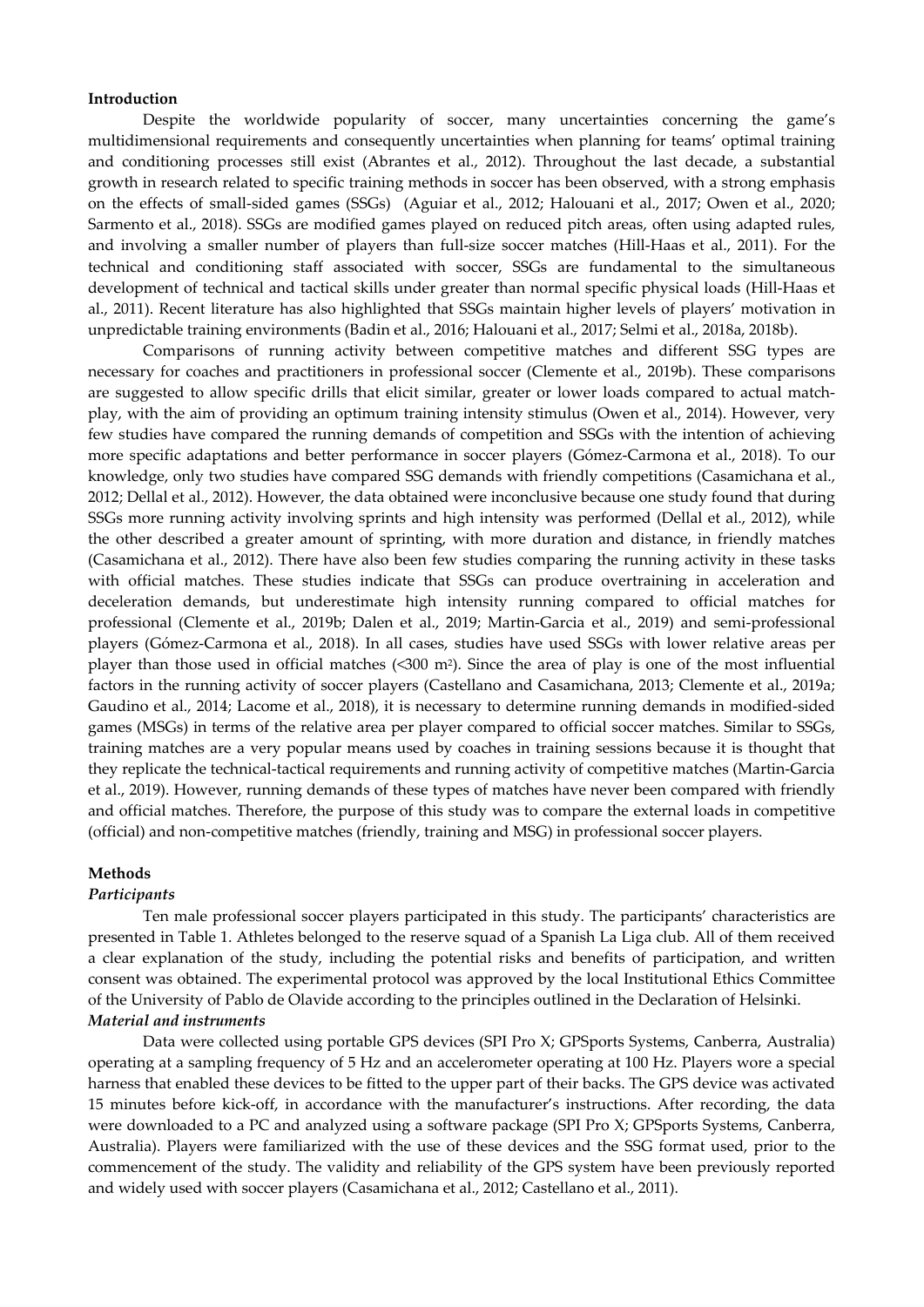#### *Variables*

The variables used to compare the external loads of matches and MSGs are presented in Figure 1. Since the analyzed tasks had different duration (official and friendly matches = 90 min and training and MSGs = 30 min), data were normalized by minutes to ensure correct analysis, as has been done in previous studies (Clemente et al., 2019a; Dalen et al., 2019; Martin-Garcia et al., 2019). *Procedures* 

Time-motion analysis was conducted during competitive (official) and non-competitive matches (friendly, training and MSGs). During the first half of the season, 12 official matches, 7 friendly matches, 6 training matches and 3 MSGs were monitored. Official and training matches and 3 friendly matches were recorded in the same stadium, with a dimension of  $100 \times 60$  m, while 4 friendly matches were played on fields with similar characteristics (length:  $98.5 \pm 0.71$  m and width:  $59.7 \pm 1.5$  m), maintaining a relative area per player of around 300 m2. While official and friendly matches had duration of 90 min (extra time and substituted players were excluded), training matches were played over a period of 30 min with the same official rules as friendly and official matches. At least 72 hours elapsed between each match, opposing teams were always of a similar level, and the match format was kept constant to reduce any variability in the players' physical performance (Rampinini et al., 2007). The team used a  $1-4-3-3$  formation, comprising 2 central defenders, 2 fullbacks, 3 central midfielders and 3 strikers during all matches. The MSG was designed by 2 coaches with more than 10 years of professional experience, to achieve a specific scenario (simulating decision-making in matches) to reproduce the running demands of competition, but with fewer players and a shorter time. It was played with 5 *vs.* 5 + goalkeepers on half field dimensions (50 x 60 m) to maintain the same relative area per player as that achieved in actual matches  $(300 \text{ m}^2)$ . This drill was used over periods of 30´ (6 x 5´ with 2´ of passive recovery). During rest periods, players could drink fluids *ad libitum*. All participants were advised to maintain their normal diet, with special emphasis being placed on high intake of water and carbohydrates (Casamichana et al., 2012). To ensure the continuity of matches, several balls were collocated around the zone of play. Likewise, to ensure maximal intensity and motivation during play, the coach always provided verbal encouragement (Rampinini et al., 2007). *Statistical Analyses* 

Data are presented as mean  $\pm$  standard deviation (SD). The normality of distribution of the variables was verified using the Shapiro–Wilk test. Differences in official, friendly, training and MSG matches were analyzed using one-way analysis of variance (ANOVA). A post hoc test was conducted with Bonferroni correction for multiple comparisons. In addition, possible differences or within-matches changes were analyzed for practical significance using magnitude-based inferences, pre-specifying 0.2 between-subject SDs as the smallest worthwhile effect (Hopkins et al., 2009). The standardized difference or effect size (ES, 90% confidence limit [90%CL]) in the selected variables was calculated. Threshold values for assessing the magnitude of the ES (changes as a fraction or multiple of baseline standard deviation) were <0.20, 0.20, 0.60, 1.2, and 2.0 for trivial, small, moderate, large, and very large, respectively (Hopkins et al., 2009). Quantitative chances of higher or lower changes were evaluated qualitatively as follows: <1%, almost certainly not; 1–5%, very unlikely; 5–25%, unlikely; 25–75%, possible; 75–95%, likely; 95–99%, very likely; >99%, almost certain (Hopkins et al., 2009).

#### **Results**

The running activity in official, friendly, and training matches and MSGs is presented in Table 2. Analysis of the data indicated that official matches produced statistically higher peak speeds than the other studied scenarios (very large magnitude). Likewise, in official matches, soccer players covered statistically more TD and DC <13.9 km·h-1 than in training matches (very large and large magnitude), but lower TD, DC  $\leq$ 13.9 km·h<sup>-1</sup> and DC  $>$ 14 km·h<sup>-1</sup> than in friendly matches (moderate magnitude). When the running activity between friendly and training matches was compared, it was found that friendly matches achieved greater TD, DC <13.9 km·h<sup>-1</sup> and peak speed than training matches, but training matches produced more DC  $>25$ km·h<sup>-1</sup> (very large and large magnitude). In MSGs, soccer players covered statistically more TD, DC <13.9 km·h<sup>-1</sup> and DC >14 km·h<sup>-1</sup>, but less DC >21 km·h<sup>-1</sup> and DC > 25 km·h<sup>-1</sup> than in official and friendly matches and less DC >25 km·h-1 than in training matches (very large to moderate magnitude).

The acceleration and deceleration demands of official, friendly, and training matches and MSGs are presented in Table 3. Players in MSGs performed a significantly greater number of accelerations and decelerations of all studied types than in matches (very large and large magnitude). Likewise, friendly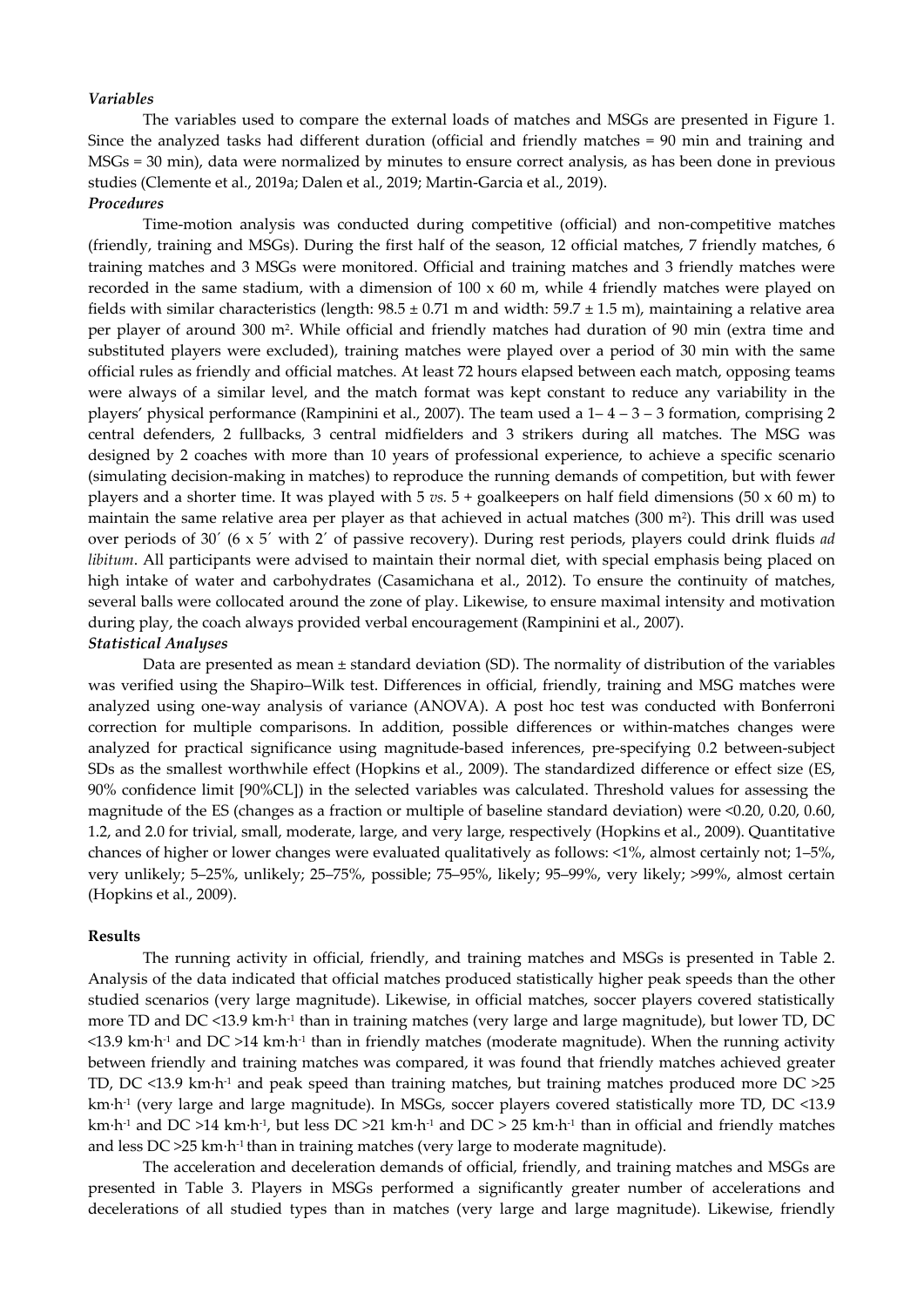matches achieved a significantly greater number of accelerations between 1.5-2.5 and 2.5-4 m·s-2, but fewer decelerations between 4-8 m·s<sup>-2</sup> than official and training matches (very large to small magnitude) and performed significantly more decelerations between 1.5-2.5 m·s<sup>-2</sup>, but fewer accelerations between 2.5-4 m·s<sup>-2</sup> than official games (moderate magnitude). In training matches, there were significantly more accelerations between 4-8 m·s<sup>-2</sup> than in other studied matches (large magnitude).

#### **Discussion**

The purpose of this study was to compare external loads in competitive (official) and noncompetitive matches (friendly, training and MSG) in professional soccer players. The main findings of this study were: (1) official matches showed higher peak speeds than other studied scenarios; (2) official, friendly, and training matches had similar requirements at higher speeds among them, and higher than MSGs, but less total distance covered and lower speeds than MSGs, and (3); there were a greater number of accelerations and decelerations in training exercises than in matches, in all studied ranges.

In soccer, it is accepted that match status influences teams' behavior (Taylor et al., 2008) and that it is more significant in official competition, in which the result is obviously more important both for the team and for each player. This may explain why our players achieved the highest peak speeds in official games, compared with the rest of scenarios, even though they had the same relative area per player. Although this finding is in line with the previously published data (Casamichana et al., 2012), it is remarkable that the magnitude of peak speed seems quite higher. Casamichana et al. (2012) reported a lower peak speed in friendly matches  $(27 \pm 1.8 \text{ km} \cdot \text{h}^{\text{-1}})$  than the one in the present study  $(32.5 \pm 0.9 \text{ and } 29.4 \pm 1.0 \text{ km} \cdot \text{h}^{\text{-1}})$ , official and friendly matches, respectively), but similar to our training matches and MSGs ( $27.9 \pm 2.2$  and  $27.1 \pm 1.9$ ) km·h-1, respectively). Despite that previous investigations have established that peak speed is related to available space in SSGs, being higher when the area is greater (Castellano and Casamichana, 2013; Hill-Haas et al., 2009; Lacome et al., 2018), these peak speed differences cannot be explained by the matches and MSGs size, since both studies used the same relative area per player (300 m<sup>2</sup>). There are numerous reasons which could partly influence this variable, like a playing formation (1-4-4-1-1 vs. 1-4-3-3), the competitive level (semi-professional vs. professional), the Ligue in which teams compete, etc. Thus, these differences cannot be explained solely by our study, and it strongly suggests the need of more studies to clarify the influence of those possible determinants.

To our knowledge, this is the first study comparing the running activity of official, friendly, and training matches maintaining the same characteristics (11 *vs.* 11, rules, and same playing area). Except a large difference in DC >25 km·h<sup>-1</sup> between friendly and training matches, all differences in moderate to high intensity running between the different scenarios (DC >14 km·h-1, DC >18 km·h-1, DC >21 km·h-1, and DC >25 km·h<sup>-1</sup>) were small or moderate. The main finding of the present study shows that the combination of friendly and training matches could be a suitable way to prepare soccer players for official competition because this combination can almost reproduce all the moderate and high intensity running requirements of official matches (except peak speed, as previously noted). To our knowledge, only one study has compared running demands between official and training matches (but not friendly matches) reproducing most of the demands of competition (Martin-Garcia et al., 2019). However, that study described an over-stimulation of the sprint demands, in comparison with our study, probably related to the duration of the sessions (10 vs. 30 minutes, respectively), since increasing the time of execution of a training task is associated with a diminution in intensity (Fanchini et al., 2011). From a practical application point of view, we think that this preliminary analysis performed by our team should be replicated (always maintaining all characteristics described) to confirm these results.

Comparing matches with MSGs, our outcomes are in line with most of those previously published, describing a greater running activity at higher intensity in matches than in small-, medium- or large-sided games (Casamichana et al., 2012; Clemente et al., 2019a; Gómez-Carmona et al., 2018; Martin-Garcia et al., 2019). Only one study found greater running activity at high speed and while sprinting in a 4 *vs.* 4 + 4 floaters SSGs than in matches (Dellal et al., 2012). Is seems that the numerical superiority generated with the floaters in that study could have caused this difference. Previous studies have confirmed that in SSGs the distances covered at high speed and while sprinting are increased when the relative area per player is higher (Clemente et al., 2019a, 2019b; Gaudino et al., 2014; Sarmento et al., 2018). Although our MSGs provided 300 m<sup>2</sup> per player, their running activities above 21 and 25 km·h<sup>-1</sup> were lower. For this reason, it appears that the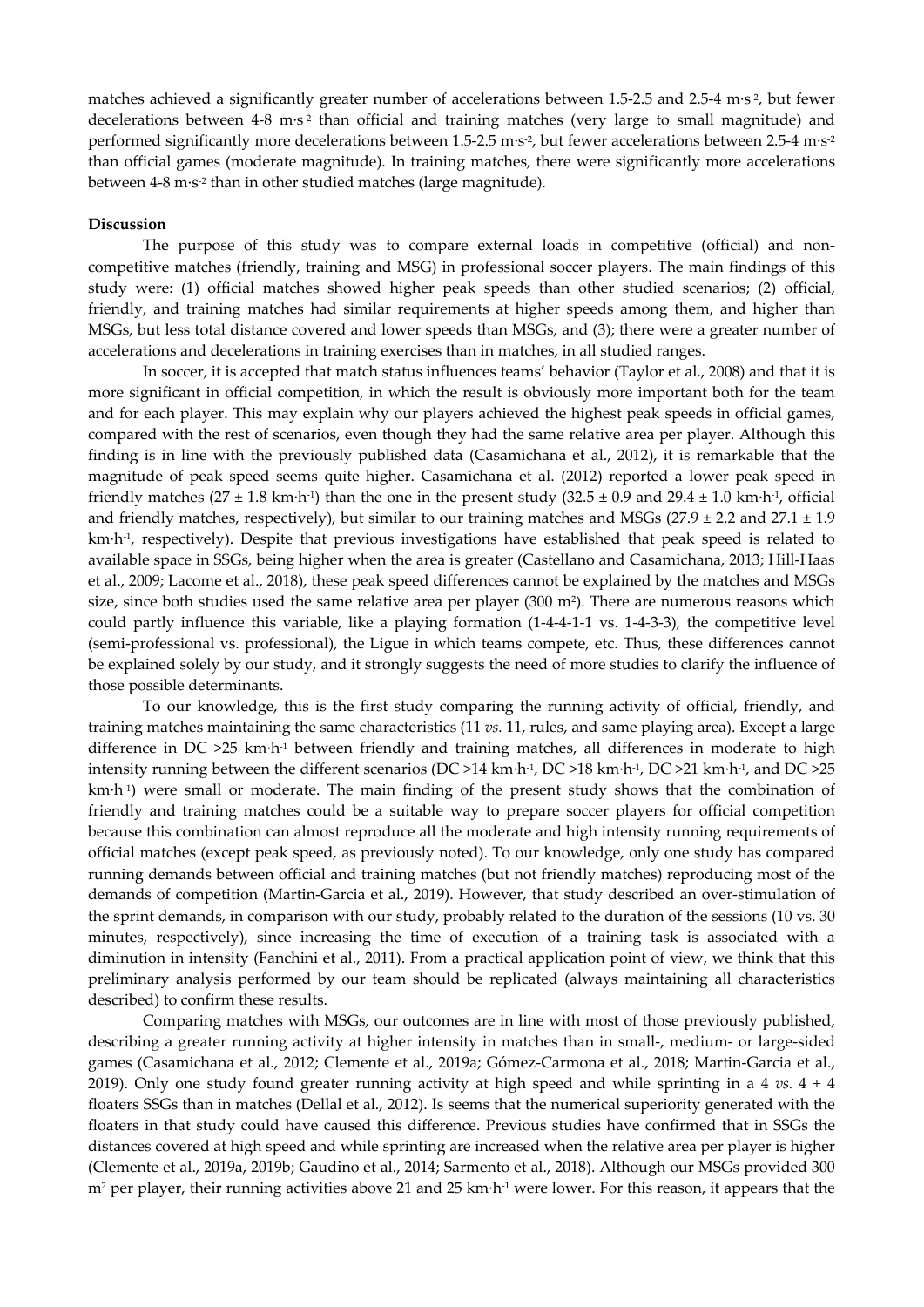relative area per player alone is not sufficient to increase running activity at these intensities and there must be an appropriate balance between the absolute area and the number of players.

In soccer, matches and training have multidimensional demands and the use of only a single intensity training load may lead to an underestimation of physical demands (Casamichana et al., 2019). Thus, in addition to the distance covered at different speeds, the number of accelerations and decelerations should be studied when comparing the running demands of this sport. Our results showed that MSGs had more accelerations and decelerations in all studied ranges than other matches. These data are in line with the published literature, which confirms that SSGs have greater requirements for changes of speed and direction than friendly matches (Castellano and Casamichana, 2013) and official matches (Clemente et al., 2019a; Dalen et al., 2019; Gómez-Carmona et al., 2018; Martin-Garcia et al., 2019). In comparison with friendly matches, the literature has indicated that SSGs (with a 210 m<sup>2</sup> area per player) achieved a greater number of accelerations between 1.0-1.5, 1.5-2.0 and 2.0-2.5 m·s<sup>-2</sup>, but not >2.5 m·s<sup>-2</sup> than matches for semi-professional players (Castellano and Casamichana, 2013). In professional players, some authors showed that a 5 *vs.* 5 + 2 goalkeepers' format (a 132 m<sup>2</sup> relative area per player) produced  $\sim$  150% difference with respect to the most demanding sections of the match (Martin-Garcia et al., 2019) and that the average number of accelerations per minute was 113% higher in 4 *vs.* 4 + 2 goalkeepers (a 190 m2 relative area per player) and 49% higher in 6 *vs.* 6 (a 184 m2 relative area per player) formats than in official matches (Dalen et al., 2019). Gómez-Carmona et al. (2018) also found a lower number of changes of speed demands in official matches than in 6 *vs.* 6 with a lower relative area per player (83 m<sup>2</sup>) in professional players. Similarly, Clemente et al. (2019b) reported a greater number of accelerations in 5  $vs. 5 + 2$  goalkeepers (a 124 m<sup>2</sup> relative area per player) than in 6  $vs. 6 + 2$ goalkeepers, 9 *vs.* 9 + 2 goalkeepers formats and official matches (with a 120, 194 and 260 m2 relative area per player, respectively). All these studies used lower relative areas per player in their training tasks than in matches, confirming that a lower relative area per player increases the number of accelerations and decelerations. In contrast, our MSGs (with the same area per player as in official matches) showed a greater number of changes of speed, indicating that a lower number of players can increase the number of accelerations and decelerations. It is known that a smaller number of players results in more duels, dribbles, and ball touches (Dellal et al., 2012; Owen et al., 2011, 2014; Sarmento et al., 2018), thus to deal with these situations, players perform more accelerations and decelerations.

Only small differences in changes of speed were found between official, friendly, and training matches with the same demands. Thus, although SSGs are clearly useful to stimulate accelerations and decelerations in soccer (Clemente et al., 2019a; Dalen et al., 2019; Gómez-Carmona et al., 2018; Martin-Garcia et al., 2019), the combined use of friendly and training matches could be, at least partly, an adequate solution to address the differences from official matches. Although coaches should consider acceleration and deceleration demands because they carry a significant mechanical load and can increase fatigue in soccer players (Gaudino et al., 2014), only one study compared accelerations and decelerations (>3 m·s-2) in training and official matches, finding higher demands in training matches (Martin-Garcia et al., 2019).

Although this study provides new insights in understanding the external load of different match scenarios for soccer players, it does have some limitations. Firstly, only one MSG format of 5 *vs.* 5 + 2 was used, thus these data cannot be extrapolated to MSGs with more or fewer players. Secondly, this study did not assess running activity according to a playing position so it is not known whether the running behavior of soccer players in these matches could be affected by their playing position. For these reasons, futures studies should compare official, friendly and training matches with MSGs with different numbers of players, but a 300 m<sup>2</sup> relative area per player, analyzing running demands according to the playing position. **Conclusions** 

The results of the present study demonstrated that official, friendly, and training matches and MSGs had a particular external load profile. In summary:

- In official matches soccer players achieved higher peak speeds than in any other match scenario (friendly and training matches or MSGs).
- Except a large difference in DC  $>25$  km·h<sup>-1</sup> between friendly and training matches, all differences in moderate to high intensity running (DC >14 km·h<sup>-1</sup>, DC >18 km·h<sup>-1</sup>, DC >21 km·h<sup>-1</sup>, and DC >25 km·h<sup>-1</sup>) between official, friendly, and training matches were small or moderate. This suggests that a combination of friendly and training matches could be a suitable means to prepare soccer players for the running requirements of official competition.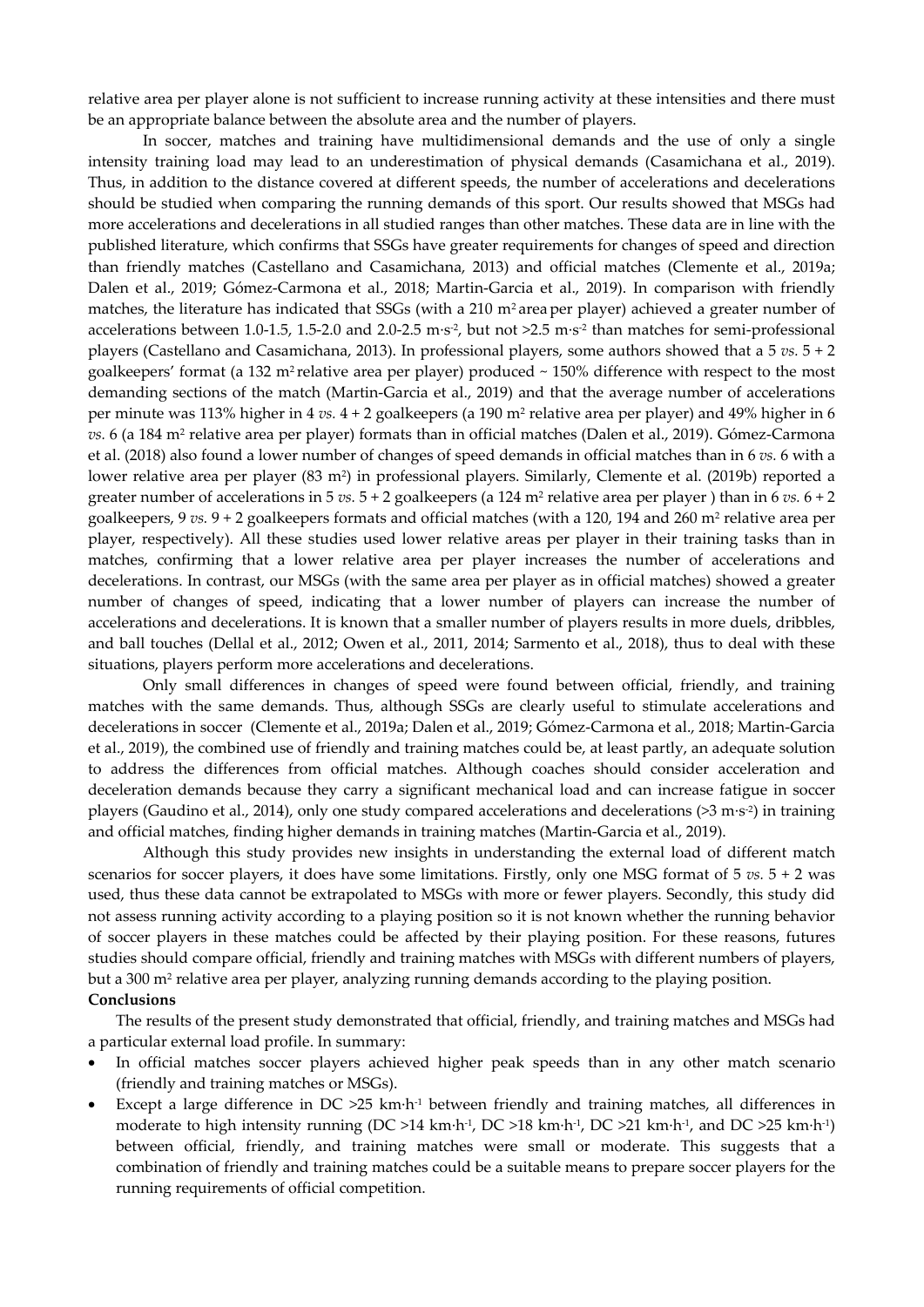• Soccer players in MSGs exhibited more accelerations and decelerations than in official, friendly, and training matches.

# **Practical implications**

Understanding that there is clearly a challenge to loading players in a soccer-specific context, especially with high speed running (Akenhead et al., 2016), and that it may be necessary to include varied types of tasks to overload the player during the training process (Martin-Garcia et al., 2019), this study can help soccer coaches prepare their training schedules (Table 3) to optimize performance of their players. On the one hand, this work demonstrates that friendly and training matches, in conjunction with MSGs, are suitable tools to prepare players for official matches because each of them provides training in a specific area, although for complete preparation training should include tasks which simulate the peak speed of official matches. On the other hand, to overload changes of speed with respect to official matches, coaches can use the suggested MSG, but if circumstances allow, the addition of friendly and training matches should be considered to address the accelerations and decelerations encountered in official competitions.

## **References**

- Abrantes, C. I., Nunes, M. I., Maçãs, V. M., Leite, N. M., & Sampaio, J. E. (2012, April 2012). Effects of the number of players and game type constraints on heart rate, rating of perceived exertion, and technical actions of small-sided soccer games. *Journal of Strength and Conditioning Research, 26*(4), 976- 981. https://doi.org/http://dx.doi.org/10.1519/JSC.0b013e31822dd398
- Aguiar, M., Botelho, G., Lago, C., Maças, V., & Sampaio, J. (2012, June 2012). A review on the effects of soccer small-sided games. *Journal of Human Kinetics, 33*, 103-113. https://doi.org/http://dx.doi.org/10.2478/v10078-012-0049-x
- Akenhead, R., Harley, J. A., & Tweddle, S. P. (2016, September 2016). Examining the External Training Load of an English Premier League Football Team With Special Reference to Acceleration. *Journal of Strength and Conditioning Research, 30*(9), 2424-2432. https://doi.org/http://dx.doi.org/10.1519/JSC.0000000000001343
- Badin, O. O., Smith, M. R., Conte, D., & Coutts, A. J. (2016, November 2016). Mental Fatigue: Impairment of Technical Performance in Small-Sided Soccer Games. *Int J Sports Physiol Perform, 11*(8), 1100-1105. https://doi.org/http://dx.doi.org/10.1123/ijspp.2015-0710
- Casamichana, D., Castellano, J., & Castagna, C. (2012, March 2012). Comparing the physical demands of friendly matches and small-sided games in semiprofessional soccer players. *Journal of Strength and Conditioning Research, 26*(3), 837-843. https://doi.org/http://dx.doi.org/10.1519/JSC.0b013e31822a61cf
- Casamichana, D., Castellano, J., Gómez Díaz, A., & Martín-García, A. (2019, 2019 Mar 05). Looking for Complementary Intensity Variables in Different Training Games in Football. *Journal of Strength and Conditioning Research*. https://doi.org/http://dx.doi.org/10.1519/JSC.0000000000003025
- Castellano, J., Blanco-Villasenor, A., & Alvarez, D. (2011). Contextual variables and time-motion analysis in soccer [Research Support, Non-U.S. Gov't]. *International Journal of Sports Medicine, 32*(6), 415-421. http://ovidsp.ovid.com/ovidweb.cgi?T=JS&CSC=Y&NEWS=N&PAGE=fulltext&D=medl&AN=21590 641
- Castellano, J., & Casamichana, D. (2013, 2013). Differences in the number of accelerations between smallsided games and friendly matches in soccer. *Journal of Sports Science & Medicine, 12*(1), 209-210. https://www.proquest.com/scholarly-journals/differences-number-accelerations-betweensmall/docview/1443409706/se-2?accountid=14695
- https://eureka.upo.es/discovery/search?vid=34CBUA\_UPO:VU1&lang=es13032968
- Clemente, F. M., Praça, G. M., Bredt, S. d. G. T., van der Linden, C. M. I., & Serra-Olivares, J. (2019a). External Load Variations Between Medium- and Large-Sided Soccer Games: Ball Possession Games Vs Regular Games with Small Goals. *Journal of Human Kinetics, 70*, 191-198. https://doi.org/http://dx.doi.org/10.2478/hukin-2019-0031
- Clemente, F. M., Sarmento, H., Rabbani, A., Van Der Linden, C. M. I. N., Kargarfard, M., & Costa, I. T. (2019b). Variations of external load variables between medium- and large-sided soccer games in professional players. *Research in Sports Medicine (Print), 27*(1), 50-59. https://doi.org/http://dx.doi.org/10.1080/15438627.2018.1511560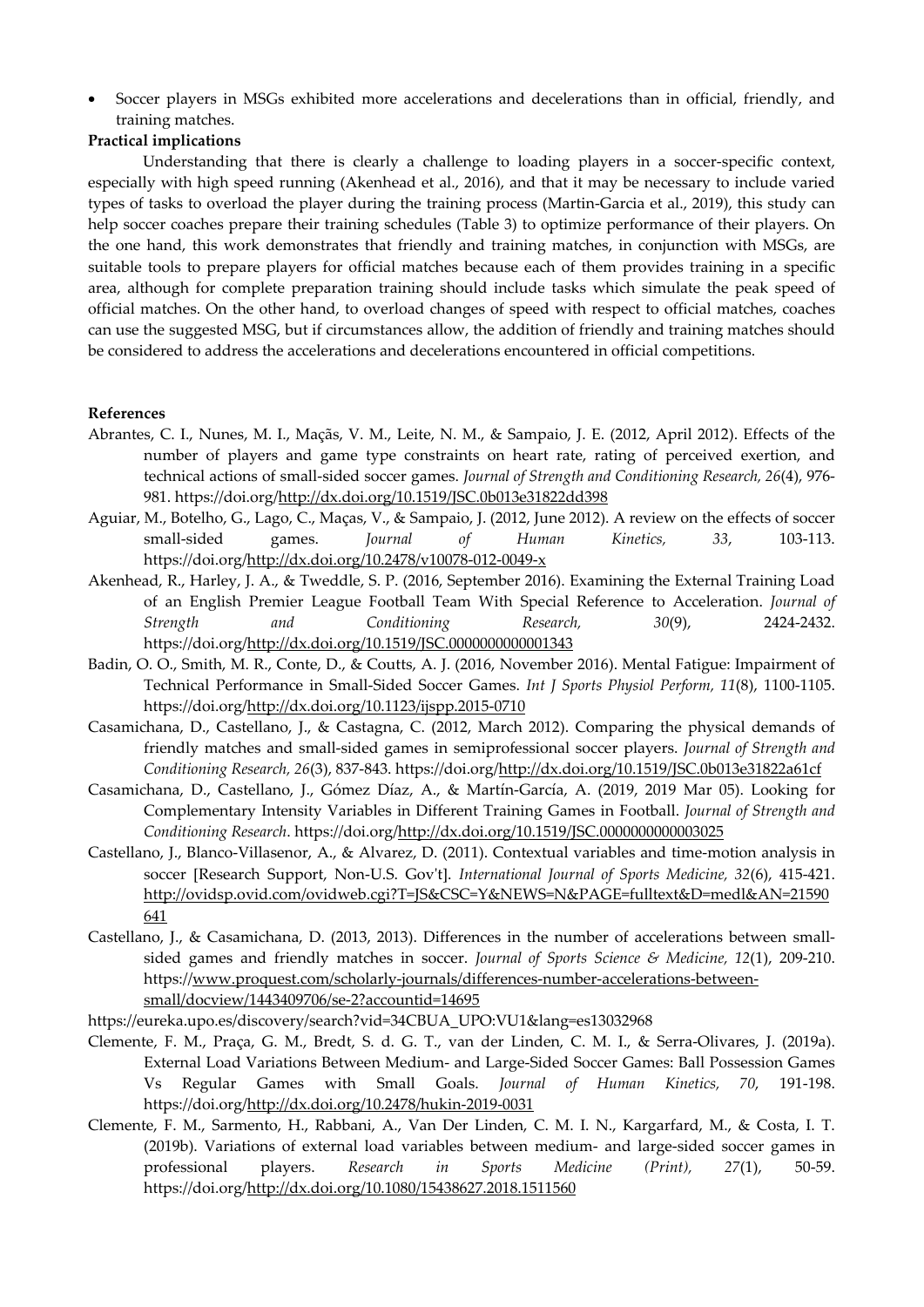- Dalen, T., Sandmæl, S., Stevens, T. G. A., Hjelde, G. H., Kjøsnes, T. N., & Wisløff, U. (2019, 2019 Feb 06). Differences in Acceleration and High-Intensity Activities Between Small-Sided Games and Peak Periods of Official Matches in Elite Soccer Players. *Journal of Strength and Conditioning Research*. https://doi.org/http://dx.doi.org/10.1519/JSC.0000000000003081
- Dellal, A., Owen, A., Wong, D. P., Krustrup, P., van Exsel, M., & Mallo, J. (2012, August 2012). Technical and physical demands of small vs. large sided games in relation to playing position in elite soccer. *Human Movement Science, 31*(4), 957-969. https://doi.org/http://dx.doi.org/10.1016/j.humov.2011.08.013
- Fanchini, M., Azzalin, A., Castagna, C., Schena, F., McCall, A., & Impellizzeri, F. M. (2011, February 2011). Effect of bout duration on exercise intensity and technical performance of small-sided games in soccer. *Journal of Strength and Conditioning Research, 25*(2), 453-458. https://doi.org/http://dx.doi.org/10.1519/JSC.0b013e3181c1f8a2
- Gaudino, P., Alberti, G., & Iaia, F. M. (2014, August 2014). Estimated metabolic and mechanical demands during different small-sided games in elite soccer players. *Human Movement Science, 36*, 123-133. https://doi.org/http://dx.doi.org/10.1016/j.humov.2014.05.006
- Gómez-Carmona, C. D., Gamonales, J. M., Pino-Ortega, J., & Ibáñez, S. J. (2018, 2018 Dec 12). Comparative Analysis of Load Profile between Small-Sided Games and Official Matches in Youth Soccer Players. *Sports (Basel, Switzerland), 6*(4). https://doi.org/http://dx.doi.org/10.3390/sports6040173
- Halouani, J., Chtourou, H., Dellal, A., Chaouachi, A., & Chamari, K. (2017, June 2017). Soccer small-sided games in young players: rule modification to induce higher physiological responses. *Biology of Sport, 34*(2), 163-168. https://doi.org/http://dx.doi.org/10.5114/biolsport.2017.64590
- Hill-Haas, S. V., Coutts, A. J., Rowsell, G. J., & Dawson, B. T. (2009, September 2009). Generic versus smallsided game training in soccer. *International Journal of Sports Medicine, 30*(9), 636-642. https://doi.org/http://dx.doi.org/10.1055/s-0029-1220730
- Hill-Haas, S. V., Dawson, B., Impellizzeri, F. M., & Coutts, A. J. (2011, 2011 Mar 01). Physiology of smallsided games training in football: a systematic review. *Sports Medicine (Auckland, N.Z.), 41*(3), 199-220. https://doi.org/http://dx.doi.org/10.2165/11539740-000000000-00000
- Hopkins, W. G., Marshall, S. W., Batterham, A. M., & Hanin, J. (2009, Jan). Progressive statistics for studies in sports medicine and exercise science [Review]. *Med Sci Sports Exerc, 41*(1), 3-13. https://doi.org/10.1249/MSS.0b013e31818cb278
- Lacome, M., Simpson, B. M., Cholley, Y., Lambert, P., & Buchheit, M. (2018, 2018 May 01). Small-Sided Games in Elite Soccer: Does One Size Fit All? *Int J Sports Physiol Perform, 13*(5), 568-576. https://doi.org/http://dx.doi.org/10.1123/ijspp.2017-0214
- Martin-Garcia, A., Castellano, J., Diaz, A. G., Cos, F., & Casamichana, D. (2019, June 2019). Positional demands for various-sided games with goalkeepers according to the most demanding passages of match play in football. *Biology of Sport, 36*(2), 171-180. https://doi.org/http://dx.doi.org/10.5114/biolsport.2019.83507
- Owen, A. L., Newton, M., Shovlin, A., & Malone, S. (2020, January 2020). The Use of Small-Sided Games as an Aerobic Fitness Assessment Supplement Within Elite Level Professional Soccer. *Journal of Human Kinetics, 71*, 243-253. https://doi.org/http://dx.doi.org/10.2478/hukin-2019-0086
- Owen, A. L., Wong, D. P., McKenna, M., & Dellal, A. (2011, August 2011). Heart rate responses and technical comparison between small- vs. large-sided games in elite professional soccer. *Journal of Strength and Conditioning Research, 25*(8), 2104-2110. https://doi.org/http://dx.doi.org/10.1519/JSC.0b013e3181f0a8a3
- Owen, A. L., Wong, D. P., Paul, D., & Dellal, A. (2014, April 2014). Physical and technical comparisons between various-sided games within professional soccer. *International Journal of Sports Medicine, 35*(4), 286-292. https://doi.org/http://dx.doi.org/10.1055/s-0033-1351333
- Rampinini, E., Impellizzeri, F. M., Castagna, C., Abt, G., Chamari, K., Sassi, A., & Marcora, S. M. (2007, April 2007). Factors influencing physiological responses to small-sided soccer games. *Journal of Sports Sciences, 25*(6), 659-666. https://www.proquest.com/scholarly-journals/factors-influencingphysiological-responses-small/docview/70418303/se-2?accountid=14695
- https://eureka.upo.es/discovery/search?vid=34CBUA\_UPO:VU1&lang=es02640414
- Sarmento, H., Clemente, F. M., Harper, L. D., Costa, I. T. d., Owen, A., & Figueiredo, A. J. (2018). Small sided games in soccer - a systematic review. *International Journal of Performance Analysis in Sport, 18*(5), 693-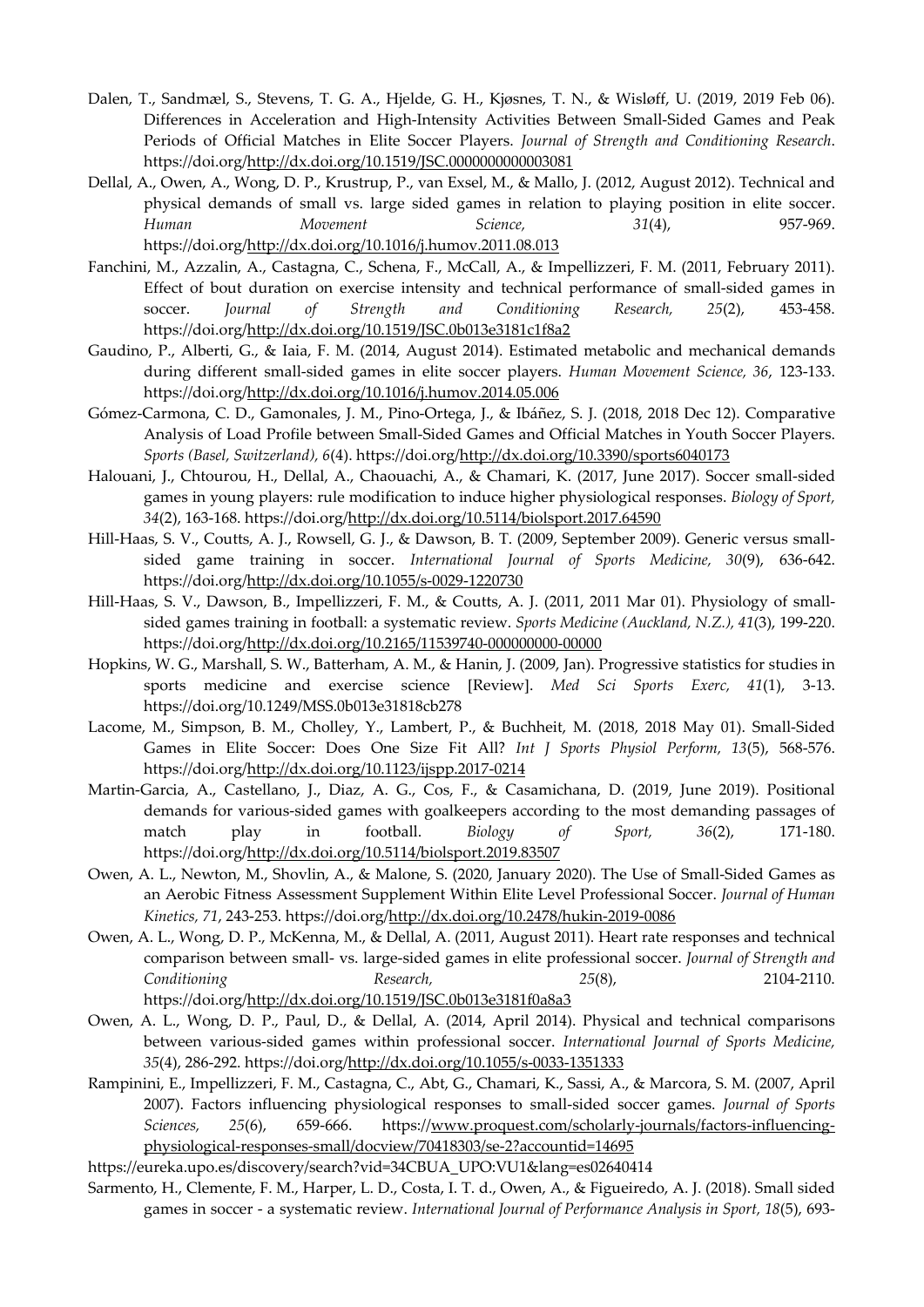749.

http://search.ebscohost.com/login.aspx?direct=true&AuthType=ip,uid,shib&db=s3h&AN=132273071 &site=ehost-live&scope=site

- Selmi, O., Gonçalves, B., Ouergui, I., Sampaio, J., & Bouassida, A. (2018a). Influence of well-being variables and recovery state in physical enjoyment of professional soccer players during small-sided games. *Research in Sports Medicine (Print), 26*(2), 199-210. https://doi.org/http://dx.doi.org/10.1080/15438627.2018.1431540
- Selmi, O., Ouerghi, N., Khalifa, W. B., Jebabli, N., Feki, M., & Bouassida, A. (2018b). Influence of Stress, Fatigue, Sleep and Delayed Onset Muscle Soreness on Perceived Physical Enjoyment Exertion during Small Sided Games. *Iranian journal of Public Health, 47*(3), 449-450. https://www.proquest.com/scholarly-journals/influence-stress-fatigue-sleep-delayedonset/docview/2047288705/se-2?accountid=14695

https://eureka.upo.es/discovery/search?vid=34CBUA\_UPO:VU1&lang=es22516085

Taylor, J. B., Mellalieu, S. D., James, N., & Shearer, D. A. (2008, July 2008). The influence of match location, quality of opposition, and match status on technical performance in professional association football. *Journal of Sports Sciences, 26*(9), 885-895. https://doi.org/http://dx.doi.org/10.1080/02640410701836887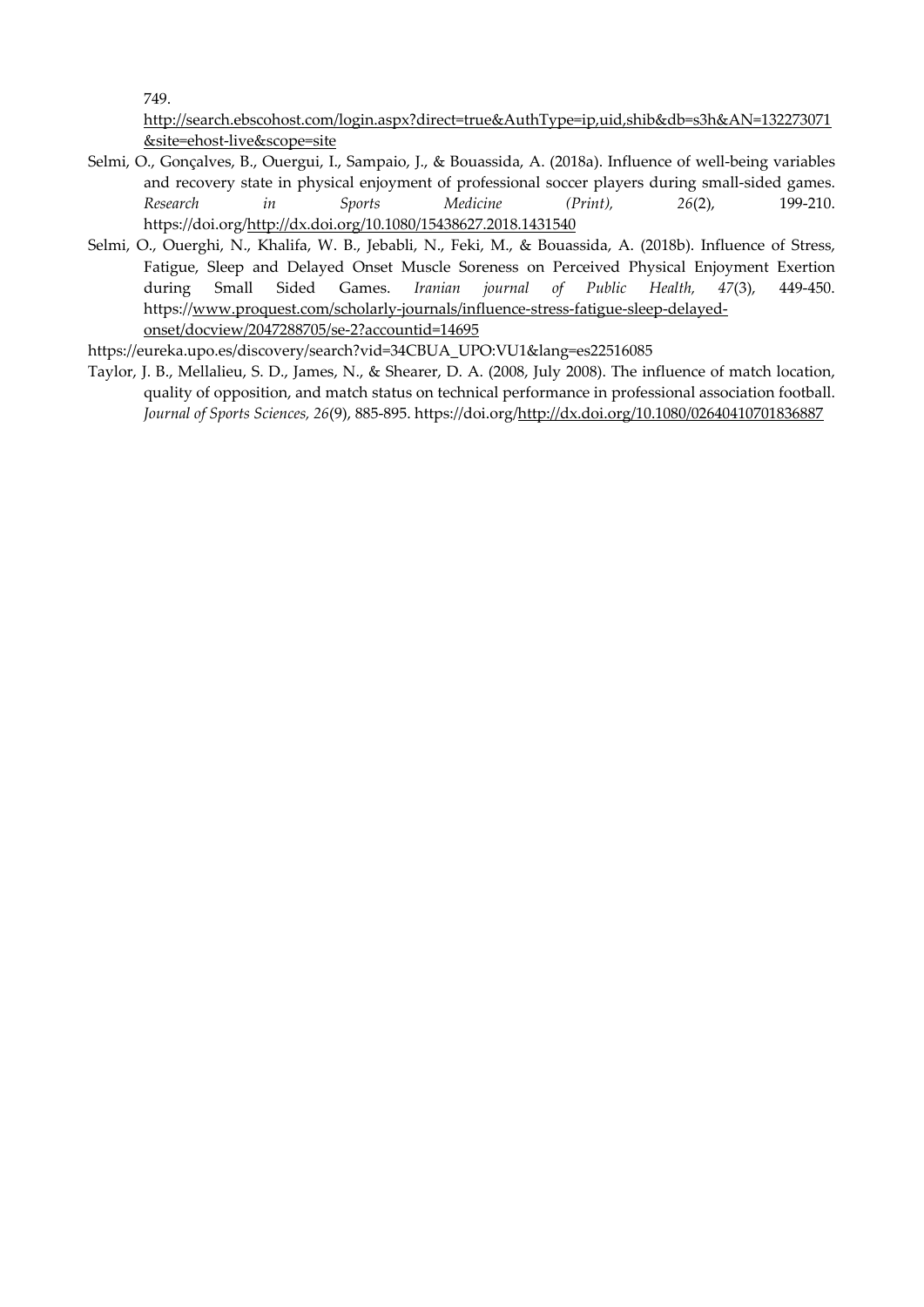

**Figure 1. External load analyzed in official, friendly, training matches and modified-sided games.**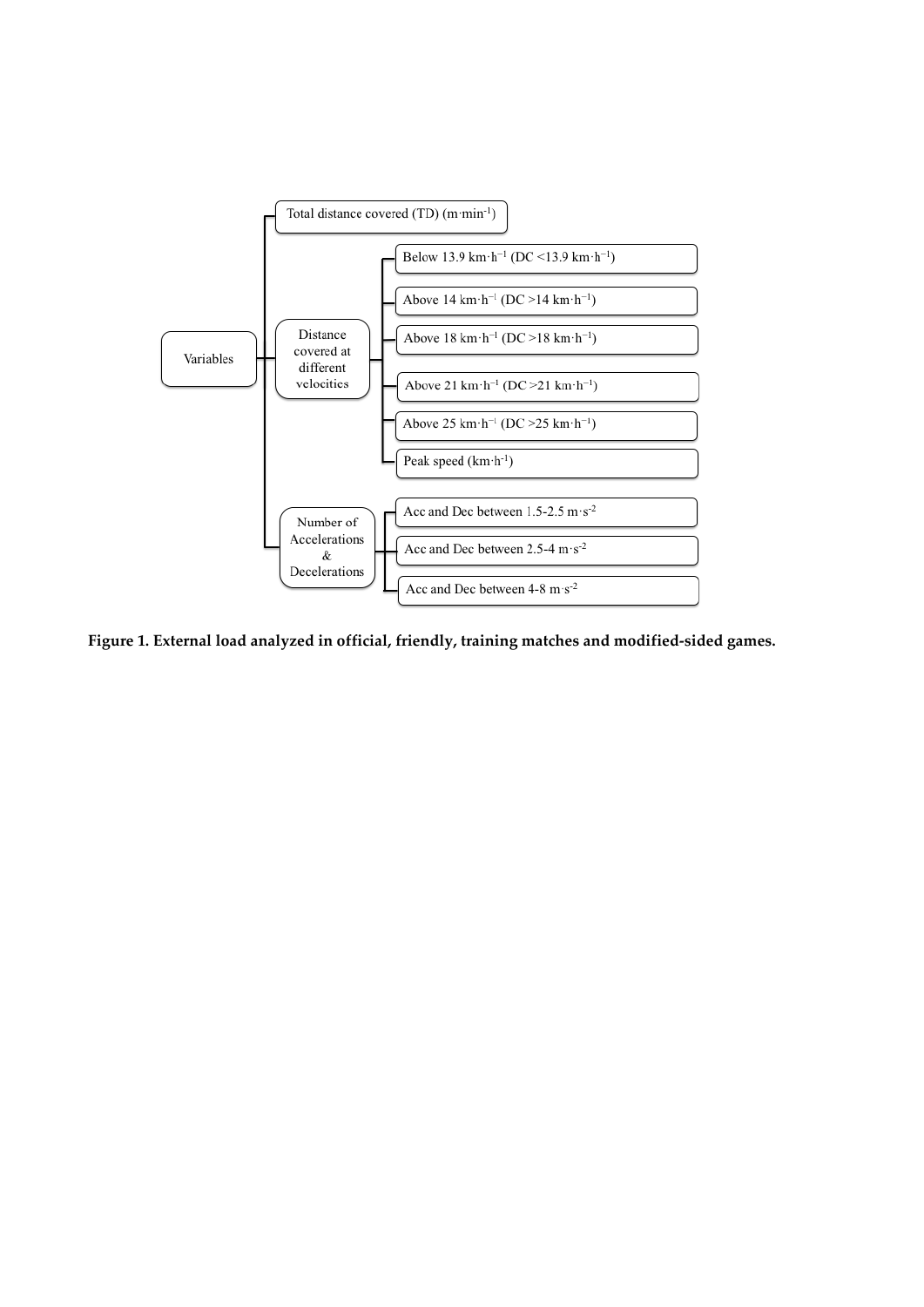

**Figure 2. Acceleration and deceleration demands of official, friendly, training matches and MSGs.**  *MSG = modified-sided game; Acc = acceleration; Dec = deceleration; CL = Confidence limits; \* p < 0.05 \*\*p < 0.01*

**Table 1. Participants' characteristics.** 

| Age<br>(years) | Body height<br>(cm) | Body mass<br>(kg) | % body fat<br>(Faulkner) | VO <sub>2max</sub><br>$(mL^{-1} \cdot \text{kg}^{-1} \cdot \text{min}^{-1})$ |
|----------------|---------------------|-------------------|--------------------------|------------------------------------------------------------------------------|
| $20.1 \pm 2.1$ | $178.8 \pm 5.9$     | $71.4 \pm 7.3$    | $11.0 \pm 1.1$           | $55.96 \pm 3.3$                                                              |
|                |                     |                   |                          |                                                                              |

*Data are mean ± SD. Abbreviations: VO2max = maximal oxygen uptake.*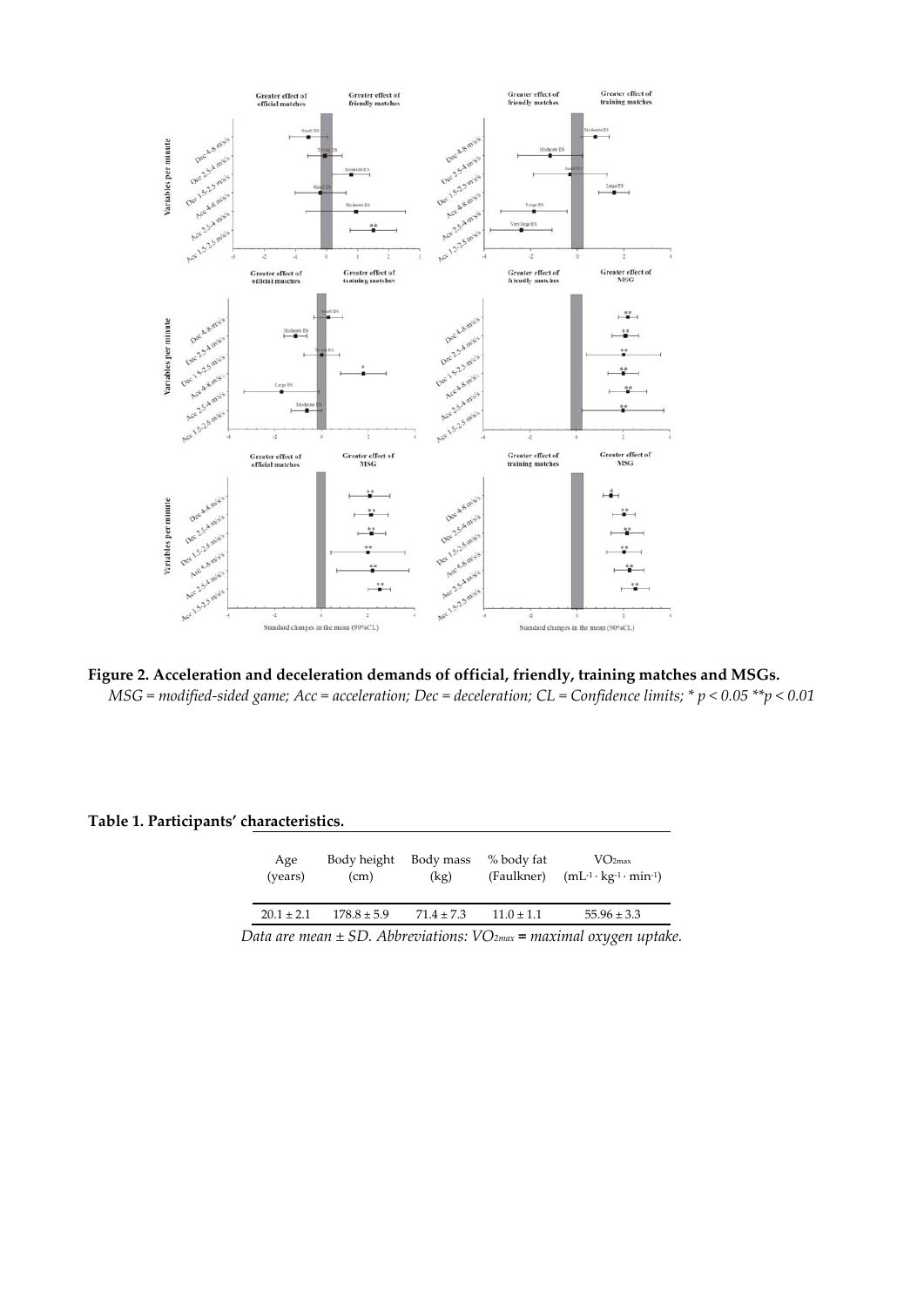|                             | <b>TD</b><br>(m/min)                   | DC < 13.9<br>(km/h)              | DC > 14<br>(km/h)           | DC > 18<br>(km/h)         | DC > 21<br>(km/h)            | DC > 25<br>(km/h)                | Peak speed<br>(km/h)             |  |
|-----------------------------|----------------------------------------|----------------------------------|-----------------------------|---------------------------|------------------------------|----------------------------------|----------------------------------|--|
| Official<br>Matches         | $102.2 \pm 5.5$                        | $81.3 \pm 3.2$                   | $20.8 \pm 3.6$              | $8.8 \pm 2.0$             | $4.4 \pm 1.1$                | $1.3 \pm 0.3$                    | $32.5 \pm 0.9$                   |  |
| Friendly<br>Matches         | $107.4 \pm 6.2$                        | $85.2 \pm 4.6$                   | $22.1 \pm 3.3$              | $8.8 \pm 2.1$             | $4.0 \pm 1.3$                | $1.1 \pm 0.5$                    | $29.4 \pm 1.0$                   |  |
| Training<br>Matches         | $94.9 \pm 12.2$                        | $76.3 \pm 11.8$                  | $18.4 \pm 4.1$              | $7.8 \pm 3.4$             | $4.2 \pm 2.7$                | $1.5 \pm 1.5$                    | $27.9 \pm 2.2$                   |  |
| <b>MSG</b>                  | $116.1 \pm 7.6$                        | $90.9 \pm 7.3$                   | $24.9 \pm 3.3$              | $9.1 \pm 2.3$             | $3.6 \pm 1.2$                | $0.5 \pm 0.3$                    | $27.1 \pm 1.9$                   |  |
|                             | Difference in means $(\%;\pm 90\%$ CL) |                                  |                             |                           |                              |                                  |                                  |  |
| Official<br>VS.<br>Friendly | $0.87 \pm 1.38$<br>Moderate            | $0.85 \pm 1.38$<br>Moderate      | $0.61 \pm 0.57$<br>Moderate | $0.21 \pm 0.69$<br>Small  | $-0.17 \pm 0.81$<br>Small    | $-0.56 \pm 1.12$<br>Moderate     | $-1.40 \pm 0.50$<br>Very Large** |  |
| Official<br>VS.<br>Training | $-1.68 \pm 1.46$<br>Large              | $-2.40 \pm 2.04$<br>Very Large*  | $0.13 \pm 0.94$<br>Small    | $-0.10 \pm 1.14$<br>Small | $-0.63 \pm 1.57$<br>Moderate | $0.21 \pm 2.40$<br>Small         | $-2.05 \pm 2.25$<br>Very Large** |  |
| Official<br>VS.<br>MSG      | $2.21 \pm 0.77$<br>Very Large**        | $2.10 \pm 0.80$<br>Very Large**  | $1.07 \pm 0.33$<br>Moderate | $0.0 \pm 1.0$<br>Small    | $-0.98 \pm 0.32$<br>Moderate | $-2.53 \pm 0.50$<br>Very Large** | $-2.20 \pm 0.90$<br>Very Large** |  |
| Friendly<br>VS.<br>Training | $-2.19 \pm 0.77$<br>Very Large**       | $-2.22 \pm 0.24$<br>Very Large** | $0.0 \pm 0.21$<br>Small     | $-0.04 \pm 0.4$<br>Small  | $-0.36 \pm 0.55$<br>Small    | $1.33 \pm 0.77$<br>Large         | $-1.34 \pm 0.66$<br>Large        |  |
| Friendly<br>VS.<br>MSG      | $1.24 \pm 0.87$<br>Large               | $1.06 \pm 0.84$<br>Moderate      | $0.72 \pm 0.58$<br>Moderate | $0.06 \pm 0.77$<br>Small  | $-0.51 \pm 0.73$<br>Moderate | $2.13 \pm 0.85$<br>Very Large*   | $-1.60 \pm 1.81$<br>Very Large*  |  |

# **Table 2: Running activity in official, friendly and training matches and modified-sided games.**

*MSG* = Modified-sided game; *TD* = Total distance; *DC* = *Distance covered; CL* = *Confidence limits;* \* *p* < 0.05 \*\* *p* <

 $0.24\pm0.81$ Small

 $-0.05\pm0.78$ Small

 $-0.92 \pm 0.80$ Moderate

 $-0.40 \pm 0.9$ Small

 $0.92\pm0.85$ Moderate

Training vs. MSG

 $1.52\pm0.50$ Large\*

 $1.22\pm0.39$ Large\*

*0.01*